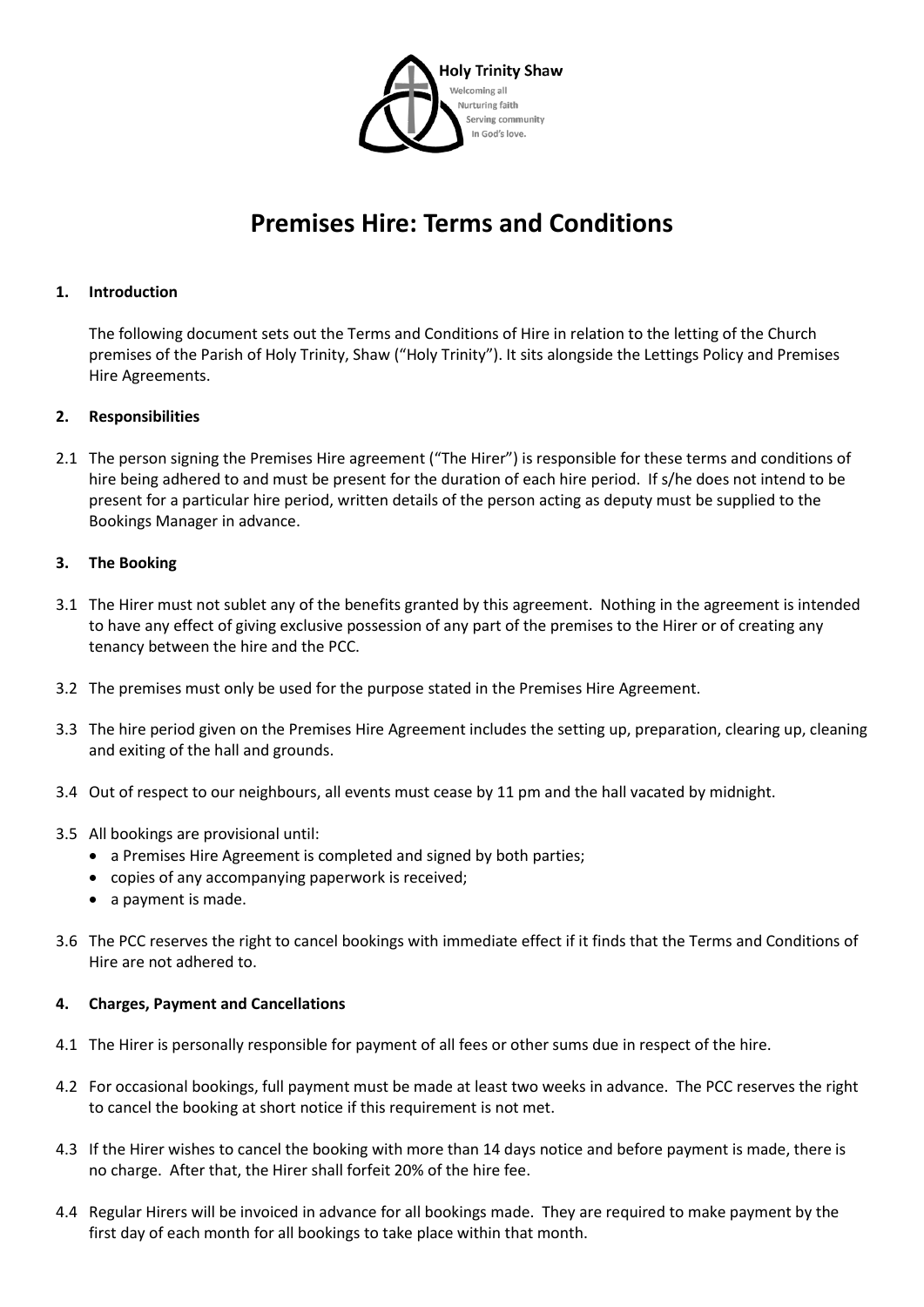- 4.5 Regular hirers who fall in arrears with monthly payments will be forwarded written notice of any outstanding balances. Unless any such outstanding balances are paid in full within 14 days of such written notice, the PCC reserves the right to cancel future hires until such time as payment in full is received. If a regular hirer's cheque is represented or returned by the PCC's bank a charge of £25 will be made to the regular hirer.
- 4.6 The PCC has priority use of the hall. If changes are required to a confirmed regular booking, the PCC will give at least one months' notice, if at all possible.
- 4.7 The PCC reserves the right to cancel a booking if exceptional unforeseen circumstances arise and without a reason being stated. In this case, the PCC will refund all fees/deposits paid by the Hirer but will not be liable to pay any compensation to the Hirer or other persons due to the cancellation.
- 4.8 If a regular hirer wishes to cancel some sessions (for example, in the school holidays), no charge will be made provided notice of 7 days or more is given.
- 4.9 One month's notice should be given for the permanent termination of a regular hire booking.

## **5. Access and Security**

- 5.1 The use of the premises does not entitle the Hirer to enter the premises at any other time than the specified hours for which the hall is to be used, unless prior arrangements have been made with the PCC.
- 5.2 For occasional bookings, the Hirer will be let in and seen out by a responsible representative of the PCC.
- 5.3 Regular Hirers will be issued with keys which can be retained for the duration of the hire period providing that all hire fees are paid by the required time. Keys must not be copied nor given or lent to any third party. They must be safeguarded at all times and returned to Hall Manager or their representative at the end of the letting period or as soon as is reasonably possible.
- 5.4 The premises must not be left unattended during the period of the booking.
- 5.5 Holy Trinity does not employ a caretaker; therefore, the Hirer is responsible for all setting up and putting away of any equipment used. The Hirer must leave the premises in a clean and tidy condition.
- 5.6 It is the Hirer's responsibility to ensure that all fire doors and windows are closed, all doors locked and all lights switched off (including the toilets) at the end of the letting period. In the case of the hall, the alarm should also be set on exit.
- 5.7 The PCC reserves the right to refuse admission to any person or persons.
- 5.8 The right is reserved for a representative of the PCC or their appointed officer to enter any part of the building at any time.

#### **6. Damage, Loss and Injury**

- 6.1 It is the Hirer's responsibility to ensure that all those attending are made aware of the fact that they do so in all respects at their own risk. The PCC accepts no responsibility for any injury to persons or damage to property arising out of the hire.
- 6.2 It is the responsibility of the Hirer to effect whatever insurance is required to cover their liabilities. Insurance effective by the PCC does not extend to a Hirer's liabilities. The PCC accepts no liability for accidents, injuries, damage and/or loss of personal property as a consequence of using the premises. It is essential that the hirer obtains and provides evidence of adequate Public Liability Insurance for the hiring (this is usually insurance up to £5,000,00).
- 6.3 The Hirer agrees to indemnify the PCC against all claims, demands, actions, proceedings, damages, costs and expenses arising out of non-observance of the Terms of this Policy document.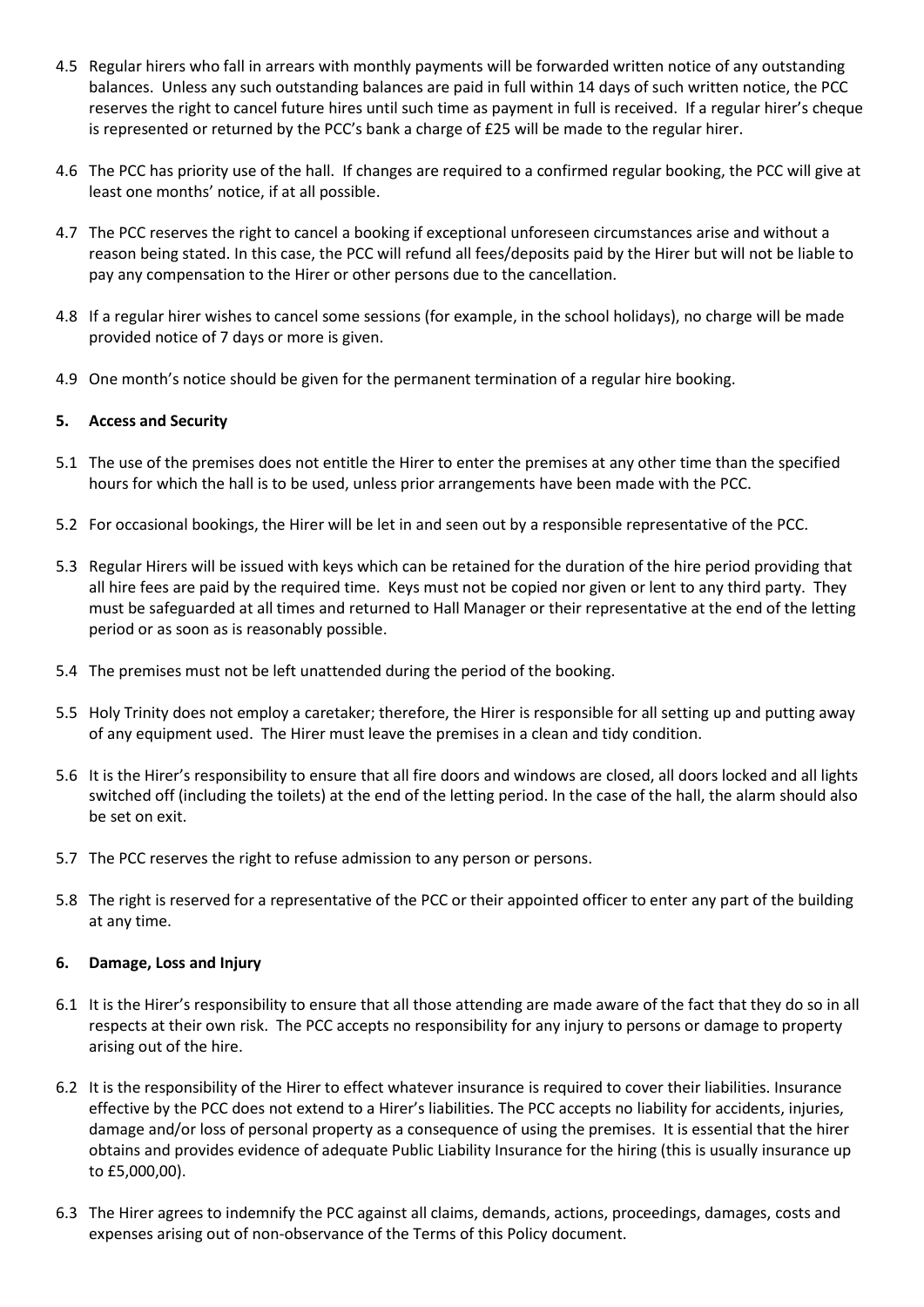- 6.4 The PCC will not under any circumstances accept responsibility or liability in respect of any loss of or damage to any property, articles or items places or left in the hall by or on behalf of the Hirer or any other persons, or in connection with the hire.
- 6.5 Any accident involving personal injury must be reported to the Hall Manager and is to be recorded on an Accident Report Form located with the First Aid Box.
- 6.6 Losses, breakages and damages must be reported immediately and will be subject to an additional charge.

## **7. Health and Safety**

- 7.1 The Hirer is responsible for ensuring that all Health and Safety requirements are met, that all users are aware of the procedures for safe and correct use of equipment and facilities, and shall report any deficiencies on the occasion of each use.
- 7.2 Whilst the PCC will take steps to ensure the premises are safe to use, it is the responsibility of the Hirer to ensure the safe conduct of their activity during the period of hire, including the presence of a suitably qualified First Aider if necessary. First Aid boxes are located in the kitchen (for hire of the hall) and in the choir vestry (for hire of the church).
- 7.2 The hirer must make him/herself fully conversant with the fire drill for the hall and the position of appliances and emergency exits. In the event of an evacuation of the building the Hirer is responsible for informing the emergency services that everyone has been evacuated safely.
- 7.3 All entrances and exits must be kept clear at all times and an adequate gangway left between chairs and tables to allow easy exit from the hall.
- 7.4 The maximum capacity of the premises must be adhered to: Hall: 80 people Church: 250 people
- 7.5 There are no public telephones in the premises; therefore the Hirer must ensure that he/she has access to a mobile telephone in case of emergencies.
- 7.6 The Hirer shall, if preparing, serving or selling food, observe all relevant food health and hygiene legislation and regulations. If the activity requires a food hygiene certificate, a copy shall be provided to the PCC.
- 7.7 Any portable electrical appliance or device brought in from elsewhere and used on the premises must have an up-to-date safety certificate, a copy of which must be provided at the time of booking.
- 7.8 The Hirer is not permitted to bring in supplementary heating appliances.

#### **8. Safeguarding**

8.1 The Hirer shall comply with the safeguarding requirements as set out below, including ensuring that there is sufficient staff available to supervise any children and young people involved. The current guidelines are:

| For $0 - 2$ years   | 1 adult to 3 children  |
|---------------------|------------------------|
| For $2 - 3$ years   | 1 adult to 4 children  |
| For $4 - 8$ years   | 1 adult to 6 children  |
| For $9 - 12$ years  | 1 adult to 8 children  |
| For $13 - 18$ years | 1 adult to 10 children |

**Note: young people under 18 count as children, not adults. If you have a number of young people helping you will need more adults, not fewer.**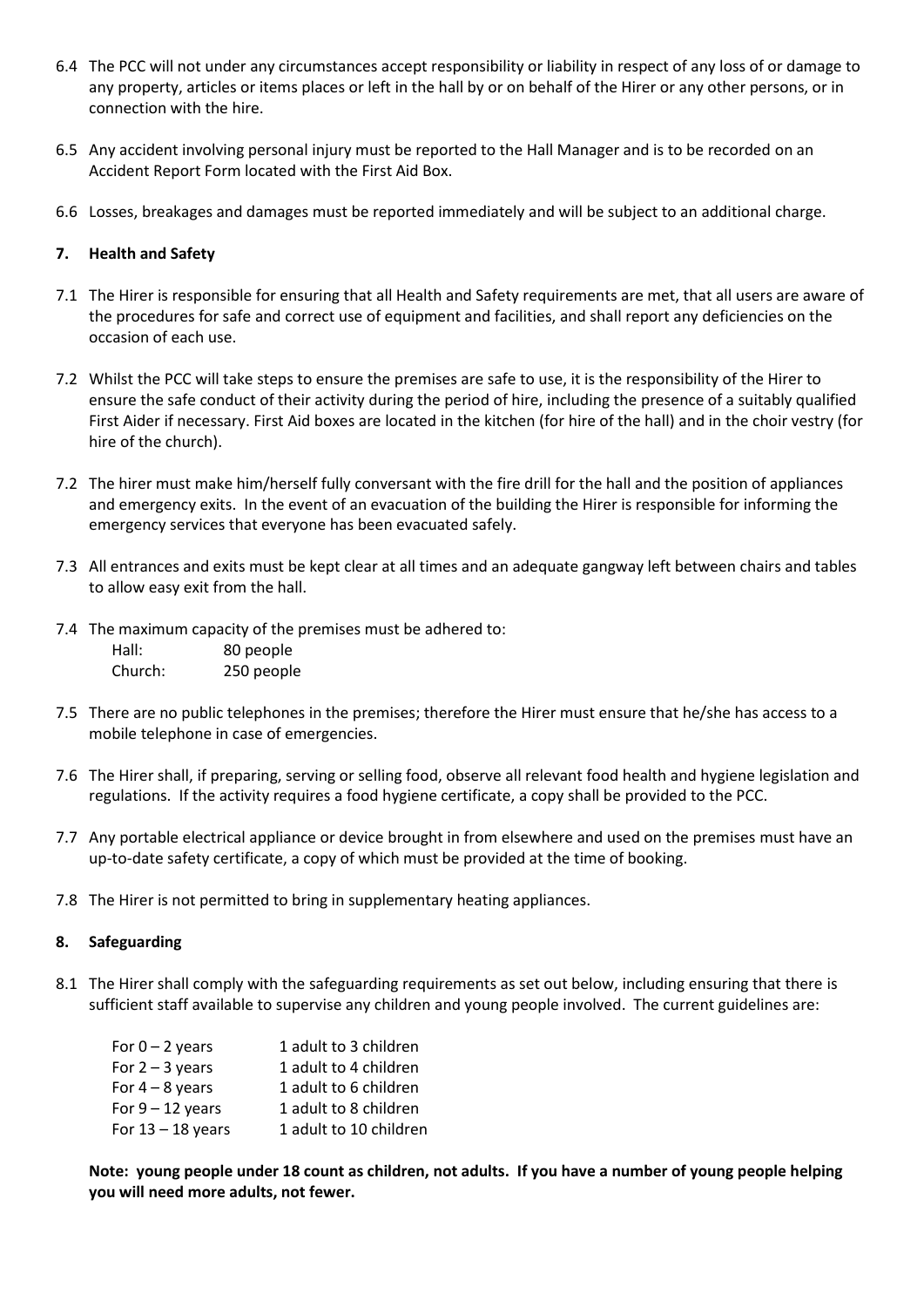- 8.2 The PCC has a Policy for Safeguarding Children, Young People and Vulnerable Adults. This is available on our website or by request. Your booking agreement is conditional upon you complying with it unless you already have, and can provide evidence of, an equivalent policy of your own.
- 8.3 You are required to ensure that children, young people and vulnerable adults are protected at all times, by taking all reasonable steps to prevent injury, illness, loss or damage occurring; and that you carry full liability insurance for this. In particular this means that:
	- a) you will comply with the attached good practice guide with children and young people or vulnerable adults unless you already have an equivalent;
	- b) you will provide the church with a copy of your organisation's Safeguarding Policy/ies or if you do not have one adopt the current parish policy;
	- c) you will recruit safely all current paid and voluntary workers who work with children and/or vulnerable adults, by obtaining satisfactory disclosures from the Disclosure and Barring Service where eligible, and keeping records of dates and disclosure numbers indefinitely;
	- d) you will keep a list of the names of all paid and voluntary workers with regular and direct contact with children/vulnerable adults , and update it annually;
	- e) you will always have at least two leaders over the age of 18 years in any group of children and young people, no matter how small the group;
	- f) no person under the age of 18 years will be left in charge of any children or young people of any age;
	- g) no child or group of children or young people should be left unattended at any time;
	- h) a register of children, young people or vulnerable adults attending the activity will be kept securely. This will include details of their name, contact details of parent/guardian/carer etc., date of birth and next of kin;
	- i) you will immediately (within 24 hours) inform the Parish Safeguarding Officer of:
		- the occurrence of any incidents or allegations of abuse or causes of concern relating to members or leaders of your organisation, and contact details for the person in your organisation who is dealing with it;
		- any known offenders against children or vulnerable adults seeking to join your membership, and manage such allegations or agreements with offenders in co-operation with statutory agencies, and with the church.
		- The Parish Safeguarding Officer is Nic Duffy: 07796 260570 nic.brogden@googlemail.com.

#### **9. General**

- 9.1 A strict No Smoking Policy applies to all rooms (including toilets) in all the premises.
- 9.2 Any advertising material must be submitted to the Hall Manager for approval by the Incumbent and, if needed, the Standing Committee of the PCC. All such material must clearly display the name of the person or organisation responsible for the event.
- 9.3 No advertisements, bills, flags, emblems or other decorations shall be displayed inside or outside the hall without previous written consent of the PCC.
- 9.4 Only assistance dogs are permitted inside the building.
- 9.5 No adhesive or fixing material may be used which may damage the fabric of the premises.